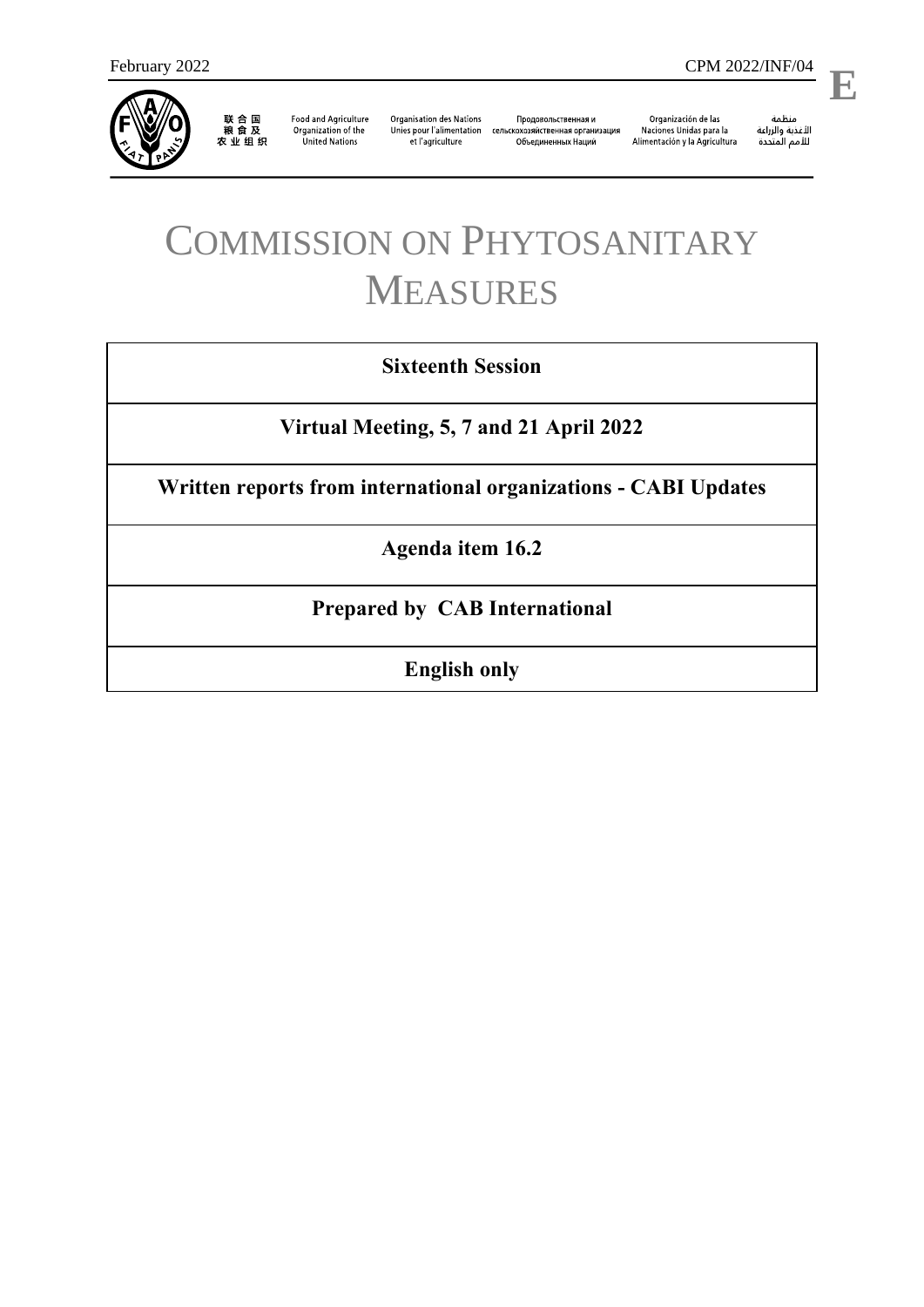### **Written reports from international organizations - CABI Updates**

### **Overview**

- 1. CAB International (CABI) is a global, intergovernmental, not-for-profit organisation, owned and run by its 50-member countries. By providing information and applying scientific expertise to solve problems in agriculture and the environment, CABI's work contributes to the objectives of the IPPC, particularly in the areas of value chains and trade, invasive species management, knowledge management and development, and communication and extension.
- 2. The contributions in the reporting period were made under various CABI's programmes and projects through activities that support phytosanitary capacity development and provide technical assistance relating to the overall implementation of the IPPC and its standards. In some of these activities CABI used its information resources and tools such as the Crop Protection Compendium, Horizon Scanning Tool and Pest Risk Analysis tool to train personnel form National Plant Protection Organizations. In many cases work was undertaken collaboratively, such as with FAO sub-regional offices in Africa and Asia, the Standards and Trade Development Facility (STDF), COLEACP, RPPOs, as well as contracting parties' NPPOs and other public and private sector partners.

### **Outline of the activities**

- 3. As a member of the IPPC Technical Working Group on FAW, CABI contributed to the production of the "Prevention, preparedness and response guidelines for *Spodoptera frugiperda"* and in delivery of a series of global webinars on the topics covered by the guidelines. Contributions were made particularly in the area of communication and information. In a FAO webinar conducted on June 23, 2021 CABI presented a background to the PRISE project with focus on the FAW model. CABI also commented on an FAO draft concept note "*Global Platform for Fall Armyworm Migration Monitoring and Early Warning System"* in September 2021, drawing from outcomes of the PRISE project.
- 4. CABI participated as a member of the CPM Focus Groups established to address the IPPC's Development Agenda item on Strengthening pest outbreak alert and response systems. The report of the Focus Group's findings and recommendations have been presented to CPM16. The CABI led project PRISE was invited to present to the Focus Group as part of the group's deliberations.
- 5. With funding EDF 11, CABI worked with FAO, SADC Secretariat, Imperial College London, Rothamsted Research, COLEACP & other organizations to deliver three webinars on the requirements and feasibility of ISPM 14 (*The use of integrated measures in a systems approach for pest risk management*) on July 6, 2021 attended by 78 participants from 15 SADC Member States. Eight participants from NPPOs of Egypt, Kenya and Uganda also participated.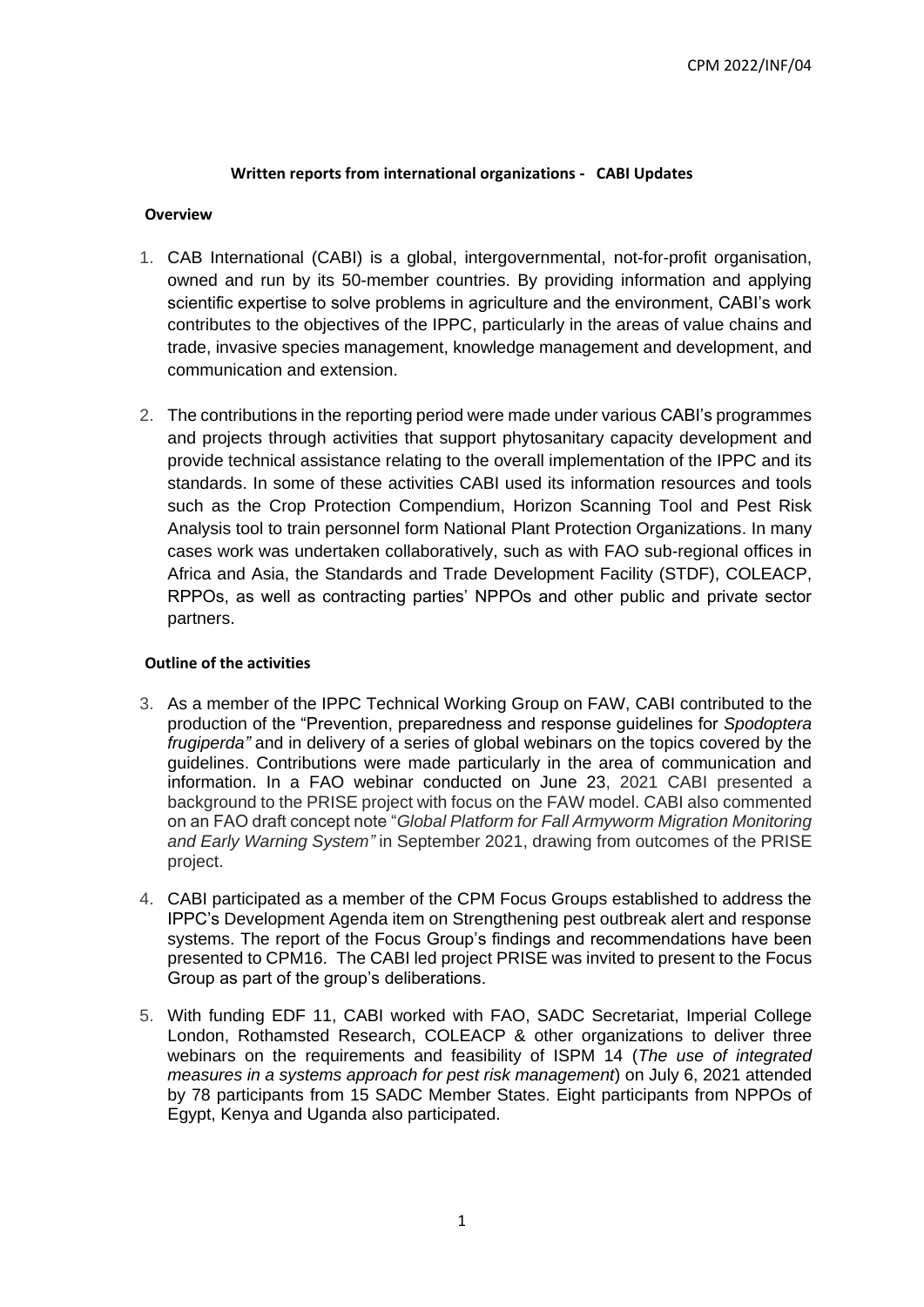- 6. CABI also conducted a webinar on ISPM 4 (*Requirements for the establishment of pest free areas*) and ISPM 10 (*Requirements for the establishment of pest free places of production and pest free production sites*) in specific connection to compliance with changing plant health regulations conducted on July 27, 2021. This was attended by 76 participants from eleven 11 SADC Member States.
- 7. CABI coordinated a webinar on obligations of IPPC contracting parties for phytosanitary measures in relation to market access that was held on September 8, 2021 which was attended by 69 participants from 10 SADC Member States.
- 8. CABI conducted training of 24 staff from nine African NPPOs on pest risk analysis using the PRA tool and the horizon scanning tool under initiatives funded by FAO; 57 staff from NPPOs in the SADC region from June 14 - 18, 2021 on theoretical aspects of PRA with follow on PRA trainings for Angola, Mozambique and Botswana from November 8-12, 2021. Through member country support CABI supported PRA training of 37 representatives of NPPOs of 11 countries from ECOWAS region from December 13 – 17, 2021.
- 9. As part of its collaboration with COLEACP, CABI also trained 15 staff from five African NPPOs from May 24 - June 22, 2021 on phytosanitary official controls. CABI also trained nine staff from four NPPOs (Fiji, Zambia, Malawi, Eswatini) in the concept and applications of pest free areas in phytosanitary compliance from November 1-26, 2021. CABI also worked with COLEACP in the pilot implementation of the R-SAT tool in Uganda and Zimbabwe from May 7 – December 31, 2021. A significant component of the tool deals with capacity for good national phytosanitary management.
- 10. As part of activities for management of emerging invasive pests, CABI assisted Kenya's national programme to introduce *Acerophagus papayae*, a biological control agent of papaya mealybug, *Paracoccus marginatus,* in the country's coastal region, in accordance with ISPM 3 (Guidelines for the export, shipment, import and release of biological control agents and other beneficial organisms) following the completion of risk assessments and efficacy testing under quarantine. Assessment of post release developments and impact is continuing in 2022.
- 11. In the project STDF 543, Facilitating Uganda's Horticulture Export Sector, co-funded by the Royal Netherlands Embassy (RNE) in Kampala, with the overall goal of improving market access to the European Union (EU), other high-end and regional markets for Ugandan fresh fruits and vegetables (FFVs), CABI has provided coordination that is now showing improved compliance of Uganda's FFVs with international phytosanitary standards with increased preparedness do reduce interceptions in the EU. The main outcome of this project has been the improved coordination of activities, collaboration and capacity for phytosanitary compliance among public (Department of Crop Inspection and Certification (DCIC), Ministry of Trade Industry and Cooperatives (MTIC), Uganda Export Promotion Board (UEPB), National Agricultural Research Organization (NARO) and private sector (producers and exporter associations) stakeholders.
- 12. CABI is currently collaborating with AU-IAPSC and AU-DARBE, with funding from USDA, in a project to provide technical support to the RPPO and the member country